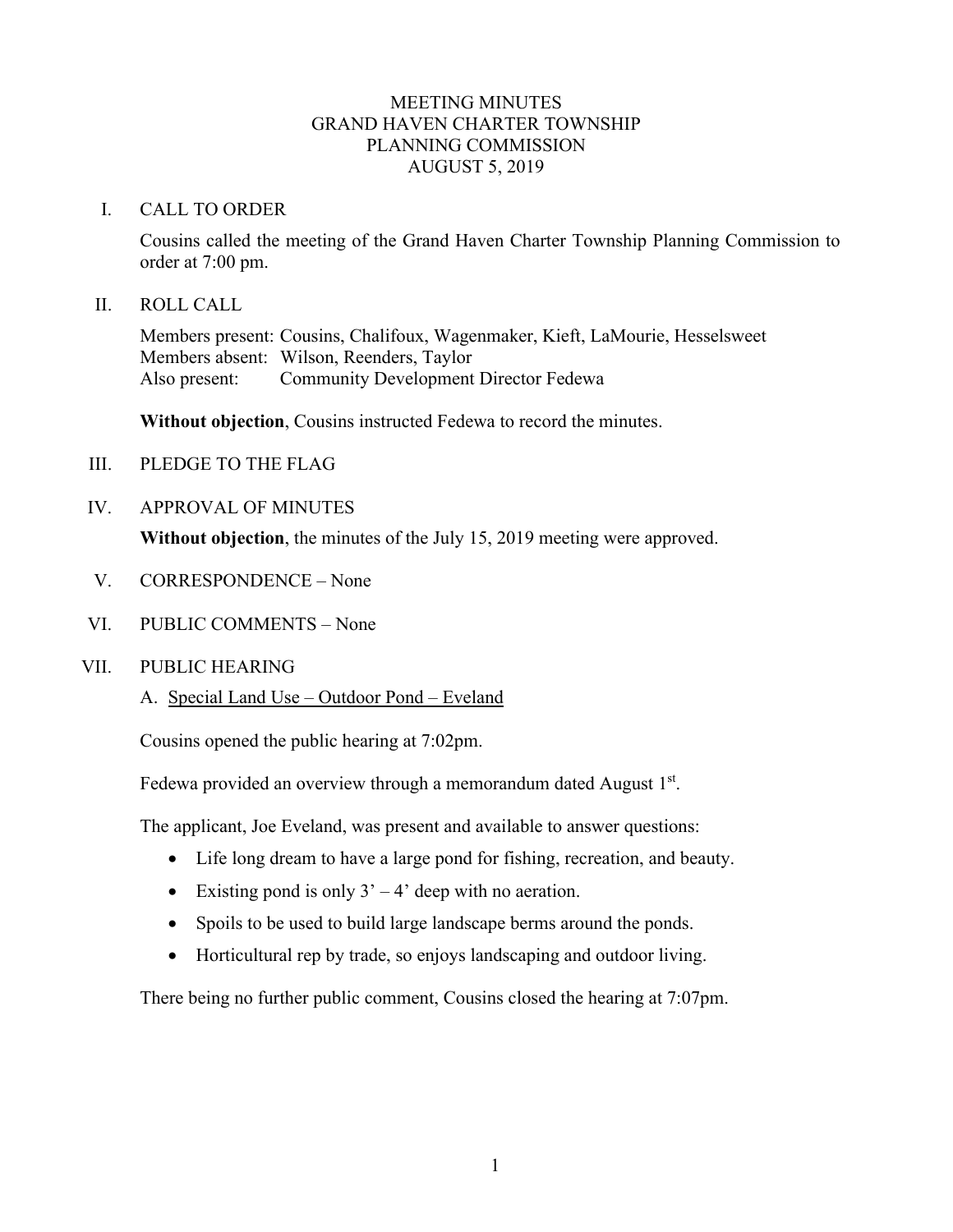## VIII. OLD BUSINESS

### A. Special Land Use – Outdoor Pond – Eveland

**Motion** by Chalifoux, supported by Kieft, to **conditionally approve** the Outdoor Pond Special Land Use application for 12500 168th Avenue, based on the application meeting the requirements and standards set forth by the Grand Haven Charter Township Zoning Ordinance. This motion is subject to, and incorporates, the following report and condition:

1. Shall provide the Township with a copy of the Soil Erosion and Sedimentation Control permit or a Letter of No Authority prior to digging the ponds.

#### **Which motion carried unanimously**.

#### REPORT – EVELAND – SPECIAL LAND USE

- 1. This approval is based on the affirmative findings that each of the following Special Land Use standards has been fulfilled:
	- A. The proposed use is consistent with, and promotes the intent and purpose of this Ordinance.
	- B. The proposed use is of such location, size, density, and character as to be compatible with adjacent uses of land and the orderly development of the district in which situated and of adjacent districts.
	- C. The proposed use does not have a substantially detrimental effect upon, nor substantially impair the value of, neighborhood property.
	- D. The proposed use is reasonably compatible with the natural environment of the subject premises and adjacent premises.
	- E. The proposed use does not unduly interfere with provision of adequate light or air, nor overcrowd land or cause a severe concentration of population.
	- F. The proposed use does not interfere or unduly burden water supply facilities, sewage collection and disposal systems, park and recreational facilities, and other public services.
	- G. The proposed use is such that traffic to, from, and on the premises and the assembly of persons relation to such use will not be hazardous, or inconvenient to the neighborhood, nor unduly conflict with the normal traffic of the neighborhood, considering, among other things: safe and convenient routes for pedestrian traffic, particularly of children, the relationship of the proposed use to main thoroughfares and to streets and intersections, and the general character and intensity of the existing and potential development of the neighborhood.
	- H. The proposed use is consistent with the health, safety, and welfare of the Township.
- 2. The application meets the site plan review standards of Section 23.06 of the Zoning Ordinance. Specifically, the Planning Commission finds as follows:
	- A. The uses proposed will not adversely affect the public health, safety, or welfare. Uses and structures located on the site take into account topography, size of the property, the uses on adjoining property and the relationship and size of buildings to the site.
	- B. The site will be developed so as not to impede the normal and orderly development or improvement of surrounding property for uses permitted in this ordinance.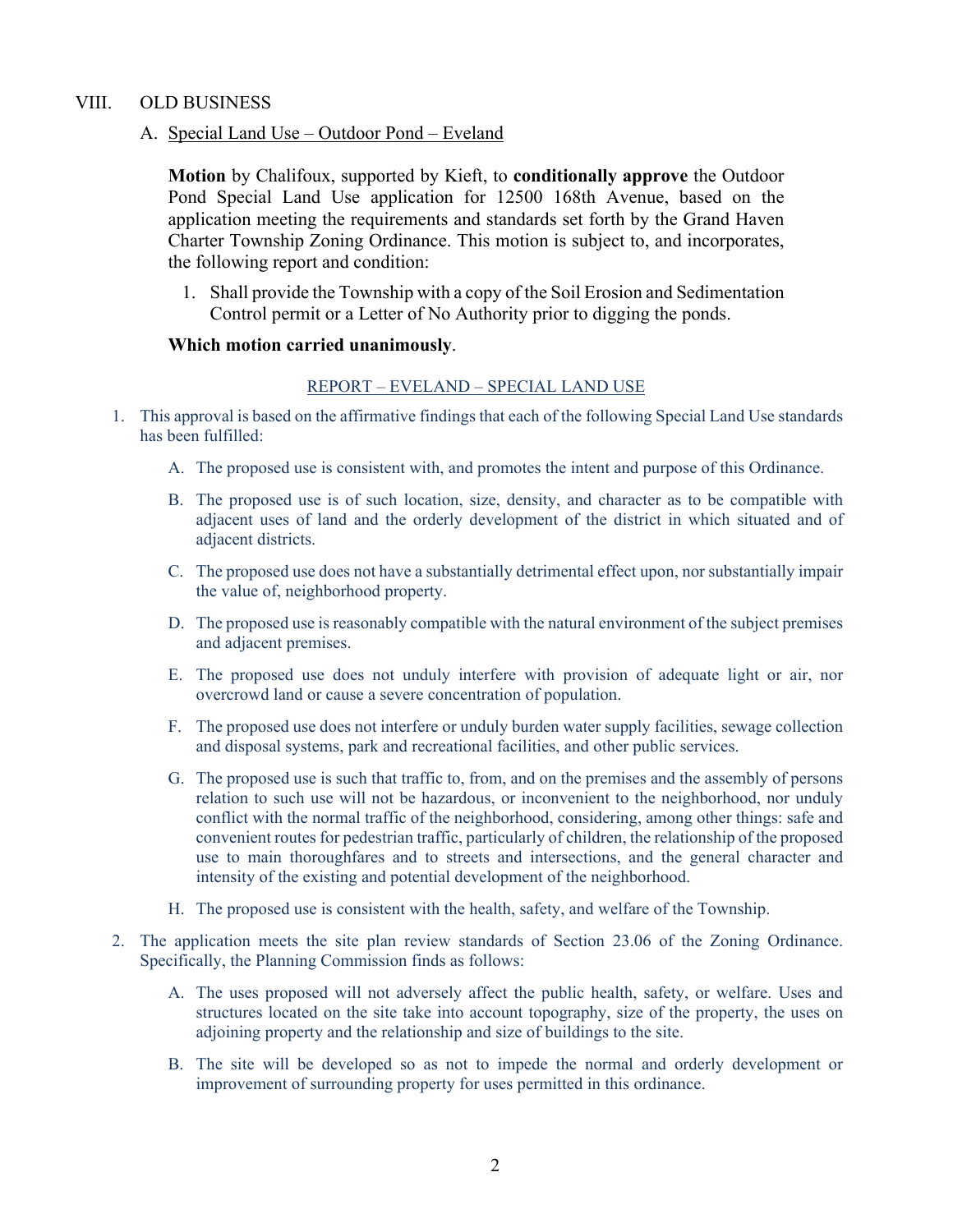- C. Safe, convenient, uncontested, and well defined vehicular and pedestrian circulation is provided for ingress/egress points and within the site. Drives, streets and other circulation routes are designed to promote safe and efficient traffic operations within the site and at ingress/egress points.
- D. The arrangement of public or private vehicular and pedestrian connections to existing or planned streets in the area are planned to provide a safe and efficient circulation system for traffic within the township.
- E. Removal or alterations of significant natural features are restricted to those areas which are reasonably necessary to develop the site in accordance with the requirements of this Ordinance. The Planning Commission has required that landscaping, buffers, and/or greenbelts be preserved and/or provided to ensure that proposed uses will be adequately buffered from one another and from surrounding public and private property.
- F. Areas of natural drainage such as swales, wetlands, ponds, or swamps are protected and preserved insofar as practical in their natural state to provide areas for natural habitat, preserve drainage patterns and maintain the natural characteristics of the land.
- G. The site plan provides reasonable visual and sound privacy for all dwelling units located therein and adjacent thereto. Landscaping shall be used, as appropriate, to accomplish these purposes.
- H. All buildings and groups of buildings are arranged so as to permit necessary emergency vehicle access as requested by the fire department.
- I. All streets and driveways are developed in accordance with the Ottawa County Road Commission specifications, as appropriate.
- J. Appropriate measures have been taken to ensure that removal of surface waters will not adversely affect neighboring properties or the public storm drainage system. Provisions have been made to accommodate storm water, prevent erosion and the formation of dust.
- K. Exterior lighting is arranged so that it is deflected away from adjacent properties and so it does not interfere with the vision of motorists along adjacent streets, and consists of sharp cut-off fixtures.
- L. All loading and unloading areas and outside storage areas, including areas for the storage of trash, which face or are visible from residential districts or public streets, are screened.
- M. Entrances and exits are provided at appropriate locations so as to maximize the convenience and safety for persons entering or leaving the site.
- N. The site plans conforms to all applicable requirements of County, State, Federal, and Township statutes and ordinances.
- O. The general purposes and spirit of this Ordinance and the Master Plan of the Township are maintained.

# IX. NEW BUSINESS

## A. Discuss the Low Density Residential (LDR) District

Fedewa provided an overview through a memorandum dated August  $1<sup>st</sup>$ .

The Commissioners had the following comments to offer:

• Compared setbacks and minimum lot size between LDR and R-1 to ensure consistency.